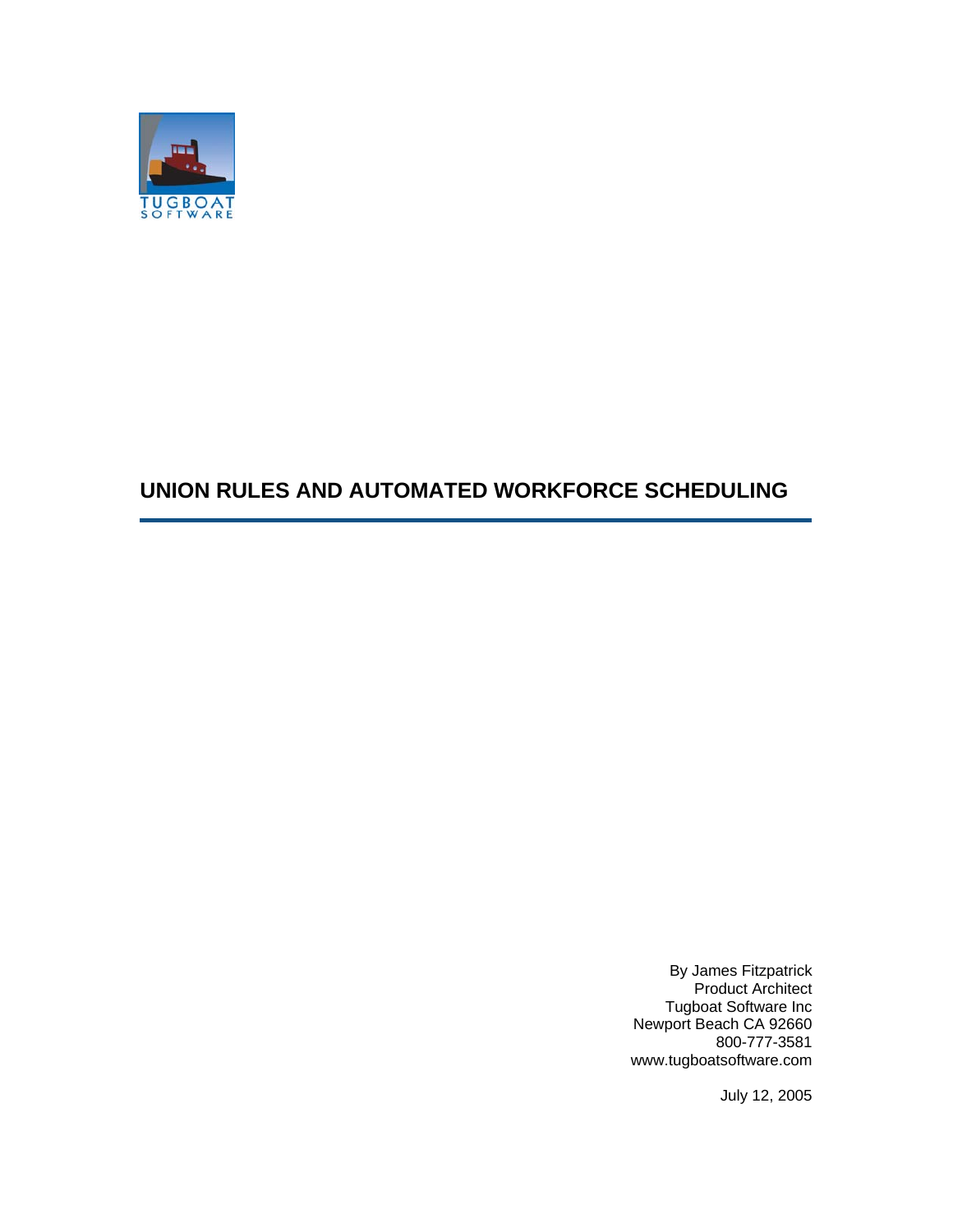THE PROBLEM In most food processing operations, just getting the right people in the right jobs is difficult enough. In union environments you have all the challenges of crewing and also must honor the constraints of a union contract. Contracts usually include language that addresses the senior employees right-to-work, preferences for either shifts, jobs, highest paying jobs, or all three, drafting for overtime, and many other requirements that bear on workforce scheduling.

> Its not union rules alone that make workforce scheduling so difficult. When union rules are combined with changing production runs or with crewing systems that rotate employees through shifts and jobs over days and weeks, the scheduling process becomes very complex. Given their best effort, the human scheduler, if they can keep up at all, can not apply the rules consistently and fairly. The number of variables - seniority, job preferences, qualifications, absence conditions, rotations, etc. - are just too great. In the push-and-shove of getting product out the door, rules are often enforced unevenly or stretched outright.

In every facility, scheduling is given the same tasks: assigning employees to shifts and overtime, managing vacations, absences, training, etc. Yet, no two labor contracts are alike and no two facilities run their scheduling operations the same. Not only are different unions found in the same enterprise at different plants, different unions are found in separate facilities on the same production site. In these environments, any organized approach to standards across an enterprise, much less within an industry, is simply out of the question.

Where workers are represented by a labor contract, merely changing the existing scheduling process is a non-starter. These are the main reasons that computer automation, with its usual mission to provide a "best practices" or "industry standard" solution, hasn't been able to gain any ground on this problem, until now.

## WHAT ROLE SHOULD COMPUTER AUTOMATION PLAY?

What's needed is a software solution that automates the entire scheduling process and applies the union rules in a manner that is absolutely consistent with the intention of the labor contract as it exists in each manufacturing facility. Using today's database tools, a proprietary analysis process, and a program that is tailored to the rules and policies of a specific facility, Tugboat's scheduling solution does just that.

Tugboat starts with an industrial engineering analysis that records and organizes the existing rules, those defined in the union contract as well as any related practices and polices. The analysis is succinct and focused exclusively on the scheduling process that is in place. The result enables facilities to verify sometimes for the very first time - that their own scheduling rules are carried out according to the intent of the union contract. The rules are then automated with a library of task-specific software programs that accurately model every stage in the scheduling process. Since the software is tailored to the specific scheduling rules that are found in each facility, the need for an enterprise-wide standard is eliminated.

Software doesn't care, as we all know, who we are. It wont play favorites. You can't make it mad. It wont get tired. In workforce scheduling, especially in a union environment, these characteristics are just what's called for. They uphold everyone's best interest. Once the work rules are fully automated and consistently applied by the software, certain things are eliminated;

• Personal interpretations of the rules.